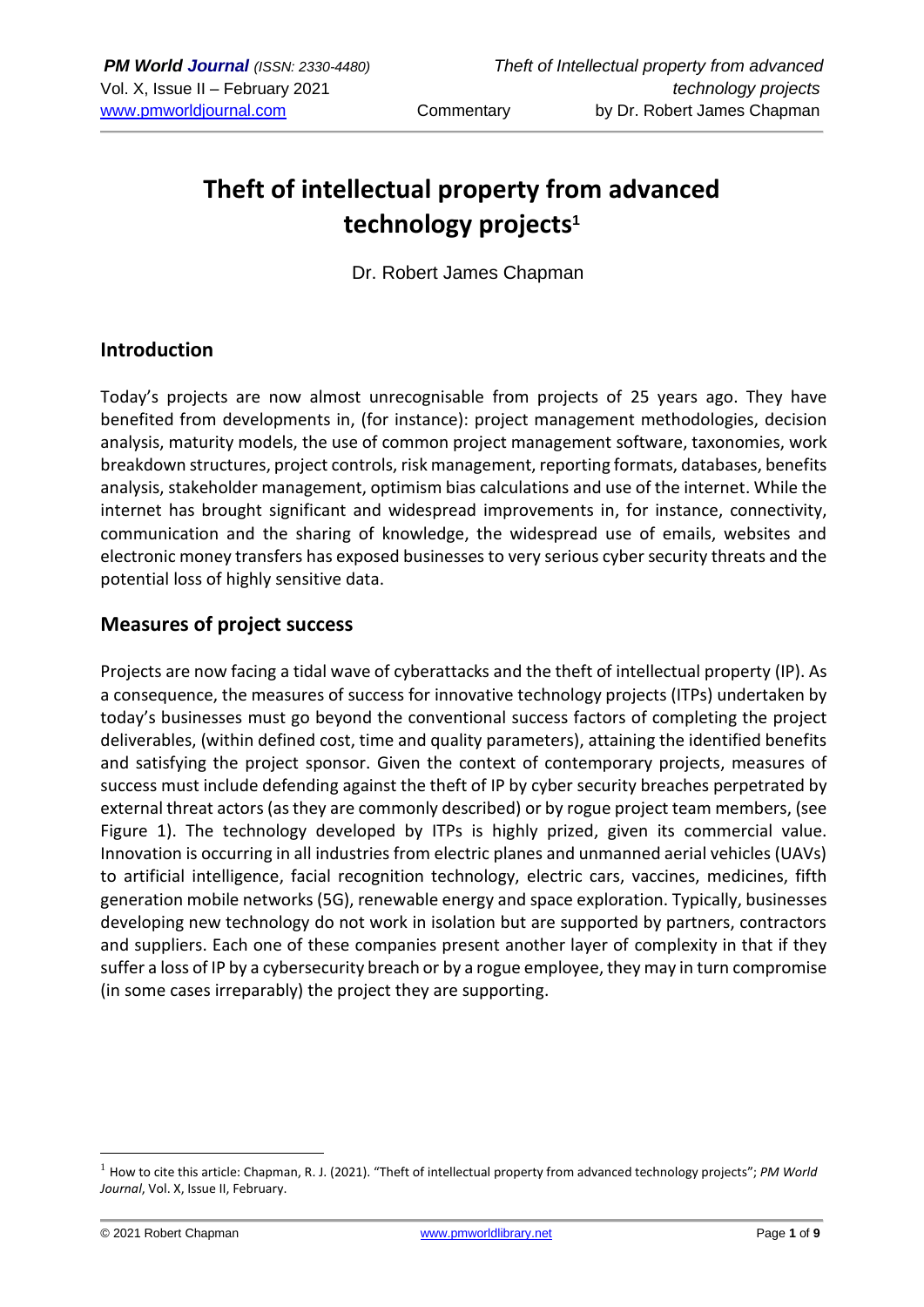

**Figure 1**: Theft of intellectual property by cyber security breaches or rogue employees

## **Intellectual property**

The definitions of intellectual property and the methods adopted for its protection are common across the developed world. The World Intellectual Property Organization (WIPO) defines IP as creations of the mind, such as inventions; literary and artistic works; designs; and symbols, names and images used in commerce. Similarly, the U.S. Federal Bureau of Investigation (FBI) defines IP as ideas, inventions, and creative expressions which can include everything from trade secrets and proprietary products and parts to movies, music, and software. Trade secrets are commonly defined as information, (including a formula, pattern, compilation, program, device, method, technique, or process), that derives independent economic value from not being generally known to other persons (and cannot be readily ascertainable by proper means). The UK government defines IP as something that individuals create using their minds. The definition provided by the online Cambridge Dictionary is more expansive and states "IP describes someone's idea, invention, creation, etc., that can be protected by law from being copied by someone else". Likewise, the Canadian government describes IP as including inventions, new technologies, new brands, original software, novel designs and unique processes. In a common vein, the Australian Government defines IP as the property of the mind, proprietary knowledge and the production of new ideas.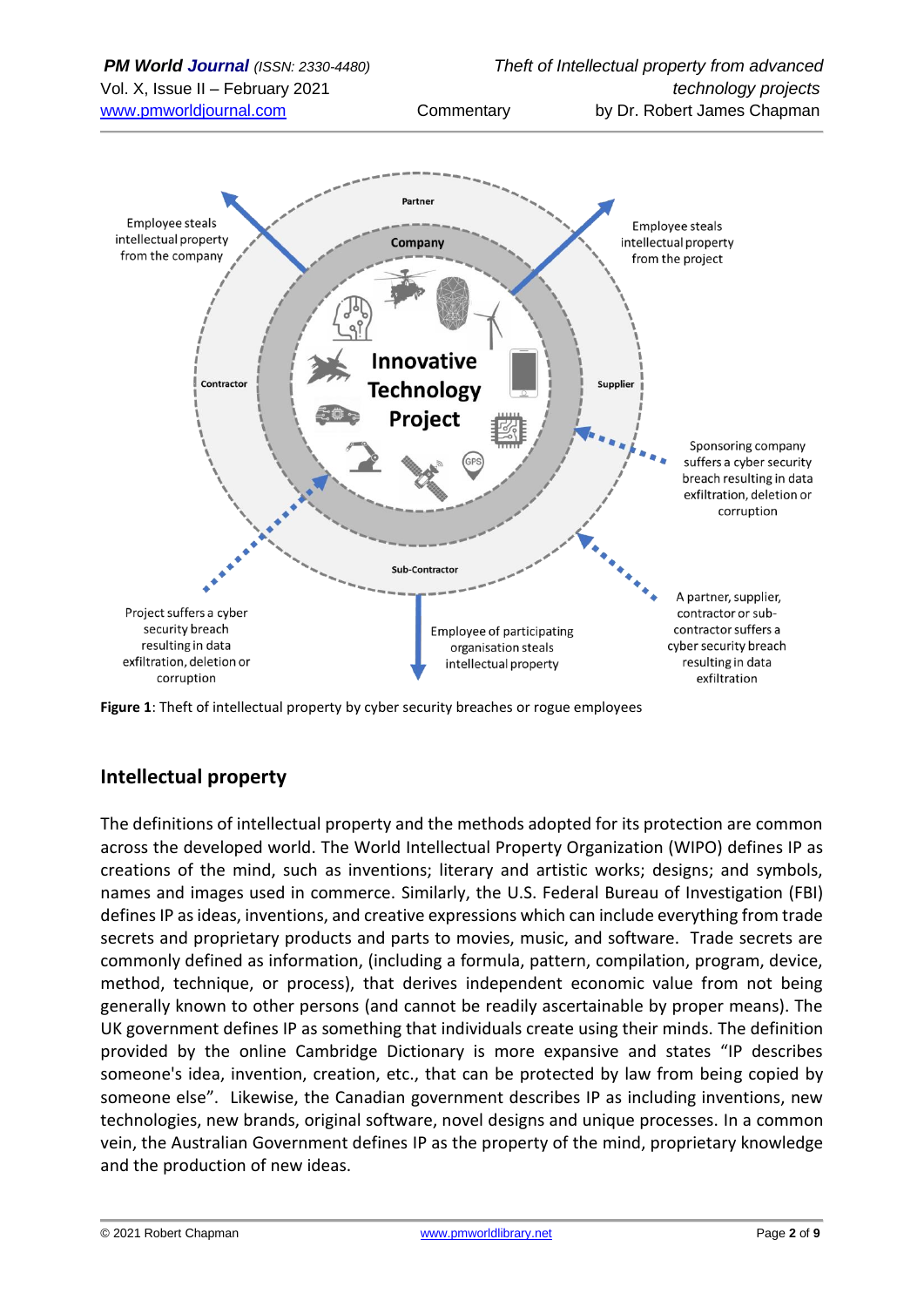# **Protection of intellectual property**

In the U.S., IP law is governed by both federal and state legislation, as well as being subject to international conventions implemented by [WIPO](http://www.wipo.org/) and the [World Trade Organization \(WTO\).](http://www.wto.org/) The FBI's strategic objective is to detect and disrupt state sponsored groups and international and domestic criminal organizations that manufacture counterfeit and pirated goods or steal, distribute or otherwise profit from the theft of IP. The FBI coordinates with the U.S. Cybersecurity and infrastructure Security Agency (CISA), established in 2018, which builds a national capacity to defend against cyberattacks and works with the federal government to provide cybersecurity tools, incident response services and assessment capabilities to safeguard the '.gov' networks that support the essential operations of partner departments and agencies. Failure to protect IP undermines confidence in the economy, removes opportunities for growth, erodes the U.S.'s technological advantage, and disrupts fairness and competitiveness in the marketplace. In short, a robust system for protecting IP is critical to economic prosperity. The FBI states it aggressively pursues IP enforcement through traditional investigative methods, intelligence initiatives and coordinated efforts with private industry and domestic and foreign law enforcement partners.

# **How is the theft of intellectual perpetrated?**

There are a number of situations whereby IP theft may occur, as illustrated in Figure 2. Theft may be committed by what is commonly termed as an 'insider', (an employee), or from outside the business (by external threat actors). Hence it may be perpetrated by a departing company employee with the view to use the IP to start up a new company, take it to a new employer or to sell it (on the assumption a buyer can be found). Alternatively, by an employee who already has links to an organised criminal group, disreputable but legitimate company in the same industry or an aggressive nation state, established prior to joining the business. Externally it may be perpetrated by an opportunist cybercriminal who will initially evaluate the data to understand what will provide the best returns. Options may include blackmailing the owner of the IP or selling it: on the underground economy; to a rival company operating in the same market; or to a nation state. Alternatively, by nation state hackers sponsored by their own foreign intelligence service to steal IP to enable the rapid accumulation of knowledge in the absence of their own country's capability to develop it. Their long-term goal being to make their country technologically and financially superior on the world stage. Other scenarios include a rival company hacker and theft by a competing company which buys the product or article and then reverse-engineers or copies it. The last scenario examined here is theft by a person or persons who physically break into the business premises, a company car or the home of an employee to acquire the information sought.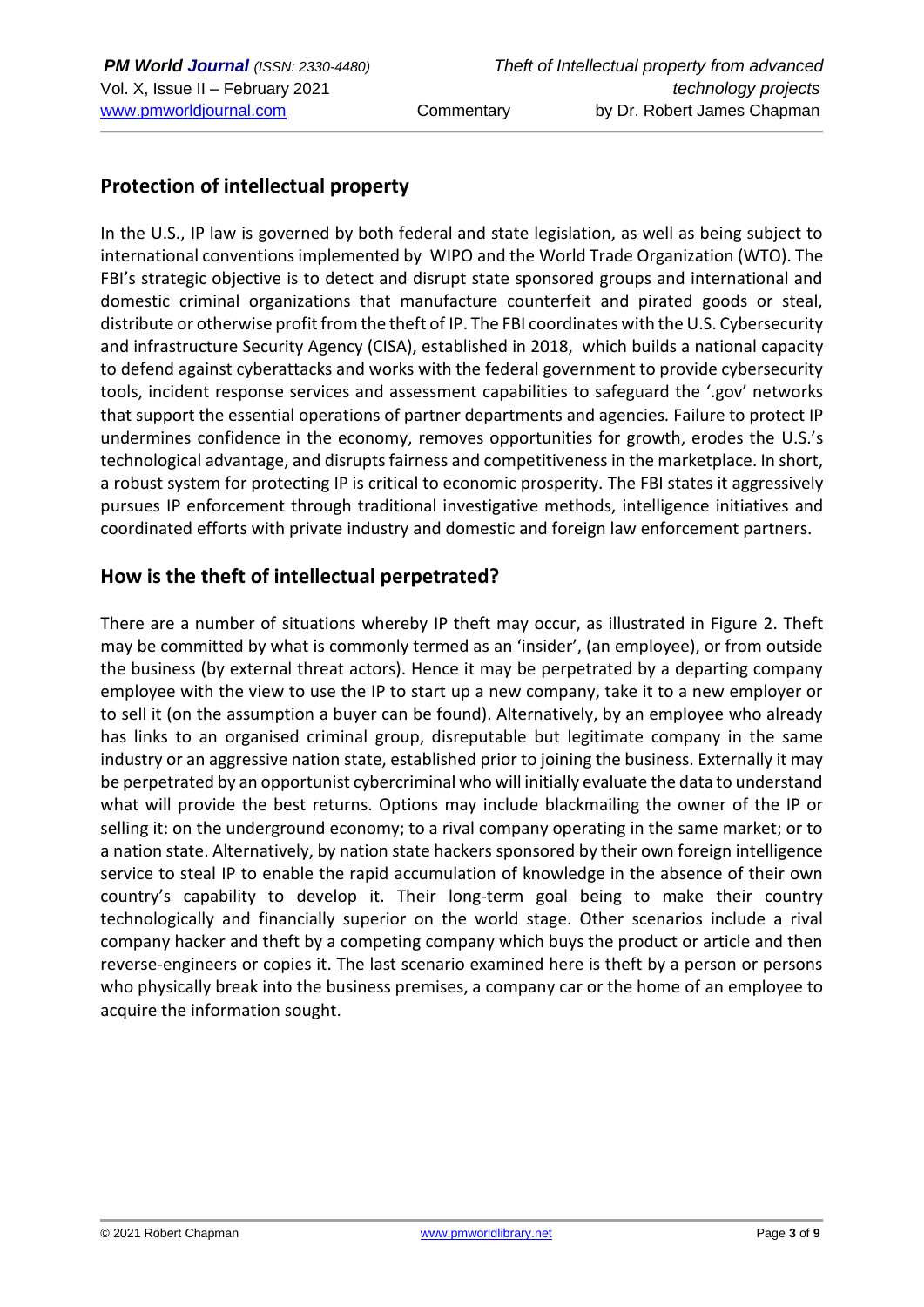

**Figure 2**: Methods of theft of intellectual property

## **State sponsored theft of intellectual property**

The UK's National Cyber Security Centre has identified the main hostile nation state actors as Russia, North Korea, Iran and China. Global state-sponsored cyberattacks aimed at stealing intellectual property have been highlighted by western intelligence services such as those conducted by Russia's military intelligence service (the GRU), North Korea, formally known as the Democratic People's Republic of Korea (DPRK), the Mabna Institute, an Iran-based company, working on behalf of the Islamic Revolutionary Guard Corps and the Chinese government. Theft of intellectual property by the Chinese government in particular has been prolonged and widespread, with reports of theft spanning back over the last ten years.

China is now the world's second largest economy. Its goal is to be the largest by transforming its position to be the dominant player in advanced technologies. It has adopted a number of techniques to achieve this aim. The Centre for Strategic and International Studies (CSIS) has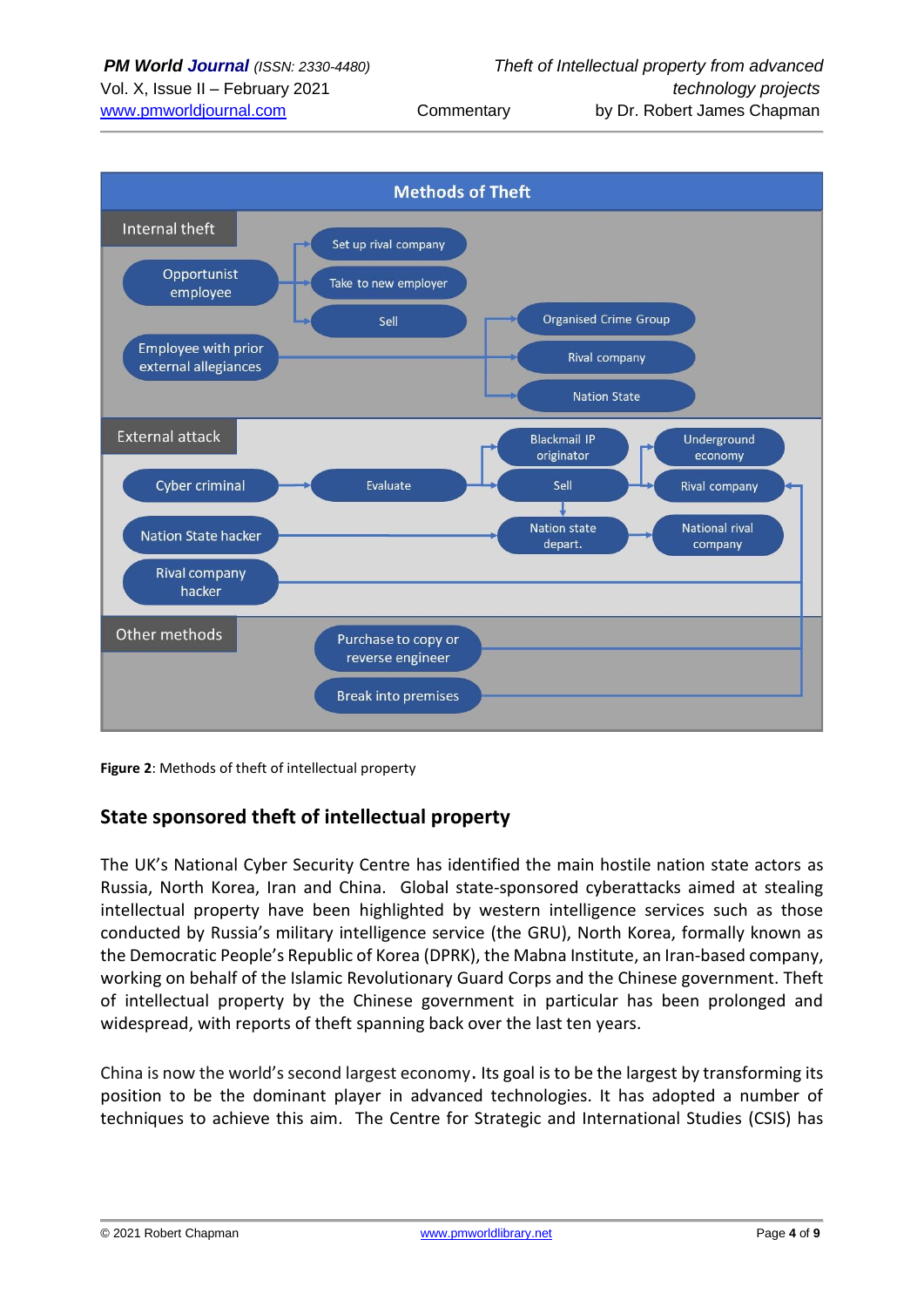been explicit and said China has set out to acquire foreign technology, "either legally or illicitly<sup>2</sup>". This belief is echoed by the Federal Bureau of Investigation (FBI) in its assertion: "China is engaged in a whole-of-state effort to become the world's only superpower by any means necessary"<sup>3</sup>. It expands on this statement by the observation that the "Chinese government is seeking to become the world's greatest superpower through predatory lending and business practices, systematic theft of intellectual property, and brazen cyber intrusions"<sup>4</sup> . During the Hudson Institute video event in 2020<sup>5</sup>, FBI Director Christopher Wray identified the Chinese government as one of the greatest long-term threats to the U.S.'s information and IP. The Chinese discovered many years ago that the internet provided them with unparalleled access to poorly secured western computer networks.

The CSIS consider China does not feel constrained by international norms (on trade and investment) or law when it comes to using illegal techniques to gain competitive advantage<sup>6</sup>. In addition, that it has an immense advantage from operating from effectively a closed domestic market and selling to an open international market. Although China is a member of the World Trade Organisation (WTO) it routinely ignores WTO rules<sup>7</sup>. However, to achieve its goals and surpass America, China recognises it needs to make significant advances in today's leadingedge technologies. James Lewis, senior vice president and director of CSIS's Technology Policy Program, has said "China's leaders want to move away from a dependence on foreign technology, so that China moves up the production value chain and is no longer just the assembler of other nations' intellectual property<sup>"8</sup>. The FBI is crystal clear that the Chinese government's ambition is to surpass the U.S.'s economic and technological leadership and to accomplish this, China is acquiring American IP and innovation by any means necessary. Wray identified that the Chinese had pioneered an expansive approach to stealing innovation through a wide range of actors, including not just Chinese intelligence services but also state-owned enterprises, (ostensibly private companies), graduate students, researchers and employees of U.S. companies<sup>9</sup>. He highlighted the targets in the U.S. were both diverse and extensive. Diverse in terms of ranging from Fortune 100 companies to Silicon Valley start-ups and from government and academia to high tech and agriculture. Extensive given that the FBI had ongoing investigations in all of its 56 field offices totalling some 1,000 cases involving China's attempted theft of U.S. based technology, spanning almost every industry and sector.

 $2$  CSIS (2020) Section 301 investigation. China's acts, policies and practices related to technology transfer, intellectual property and innovation. April 10 2020. Centre for strategic and international studies. [https://www.csis.org/analysis/section-301](https://www.csis.org/analysis/section-301-investigation) [investigation.](https://www.csis.org/analysis/section-301-investigation)

 $3$  Christopher Wray address at the Hudson Institute, Washington 7 July 2020

<sup>&</sup>lt;sup>4</sup> FBI (2020) The China Treat. 10.7.2020[. https://www.fbi.gov/investigate/counterintelligence/the-china-threat](https://www.fbi.gov/investigate/counterintelligence/the-china-threat)

 $<sup>5</sup>$  Hudson Institute video event (2020) The Threat Posed by the Chinese Government and the Chinese Communist Party to the</sup> Economic and National Security of the United

 $6$  CSIS (2020) Section 301 investigation. China's acts, policies and practices related to technology transfer, intellectual property and innovation. April 10 2020. Centre for strategic and international studies. [https://www.csis.org/analysis/section-301](https://www.csis.org/analysis/section-301-investigation) [investigation.](https://www.csis.org/analysis/section-301-investigation)

<sup>7</sup> Ibid

 $8$  Ibid

<sup>&</sup>lt;sup>9</sup> Ibid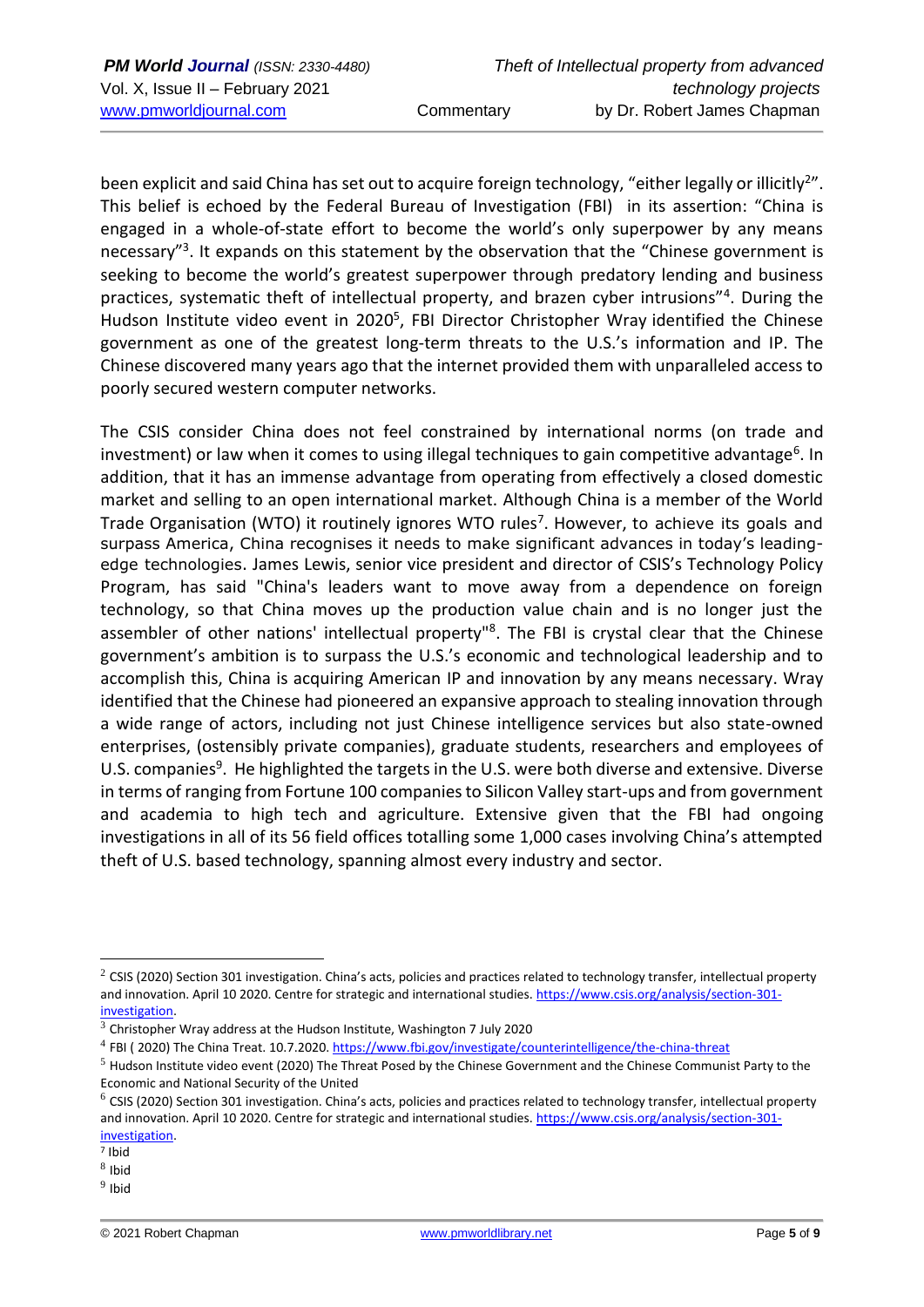# **Behaviour of an 'organised crime syndicate'**

The latest extraordinary behaviour of the Chinese government was reported by FBI Director Christopher Wray at the FBI press conference held on 28 October 2020 at the Department of Justice where he described China's 'Operation Fox Hunt'. The goal of the operation was to harass, stalk, and coerce former Chinese nationals residing in the U.S. to return to the People's Republic of China as part of a global, concerted, repatriation effort. Wray described it as a *"*sweeping bid by General Secretary Xi and the Chinese Communist Party to target Chinese nationals here in the United States and across the world who are viewed as threats to the regime". The targets were political rivals, dissidents, and critics seeking to expose China's extensive human rights violations<sup>10.</sup> The FBI had discovered that family members of Fox Hunt targets who had refused to return to China were threatened and coerced. Those family members living in China had been arrested to apply pressure on their relatives in the U.S. and were used as bargaining chips. One target of the operation (residing in the U.S.) was instructed to promptly return to China or commit suicide. Wray said: *"*These are not the actions we would expect from a responsible nation state. Instead, it's more like something we'd expect from an organized criminal syndicate". In the same press conference Wray went on to say*: "*It's important to understand that Fox Hunt is part of the Chinese government's diverse campaign of theft and malign influence. China is violating laws and norms left and right, from sophisticated cyberattacks targeting our data and personal information, to economic espionage targeting our intellectual property and our trade secrets. And they're using that information to gain influence on the world stage, to gain economic and political power".

## **Insider fraud**

Insider fraud is conducted by employees of a business or within businesses it is partnering with. Given today's mobility of employees, (particularly recent university graduates and researchers), combined with business's need to attract the most talented individuals to be able to succeed in highly competitive markets, project teams are very often multi-national. Regardless of whether employees have signed contracts containing strict IP and confidentiality clauses (and have agreed to adhere to IP protection procedures), they often believe that the IP they have developed on behalf of their employer should remain in their ownership. Hence departing employees often seek to take with them original project data or copies to their next employer. Insider fraud perpetrated by Chinese nationals has gained overriding prominence due to the frequency and the profile of cases reported in the media and the FBI's repeated assertions over many years of the relentless pursuit of U.S. IP by Chinese individuals. The central Chinese government's Thousand Talents Plan (TTP), re-branded in 2019 as the 'National High-end Foreign Experts Recruitment Plan', sought to entice Chinese scientists to secretly take U.S. knowledge and innovation back to China. In November 2019, the U.S. Senate Permanent Subcommittee on Investigations and the Committee on Homeland Security and Governmental Affairs held an open hearing on the China's Talent Recruitment Plans, including the TTP. The report from the hearing cited numerous cases against TTP members for theft of IP and fraud.

 $10$  Christopher Wray address at the Hudson Institute, Washington 7 July 2020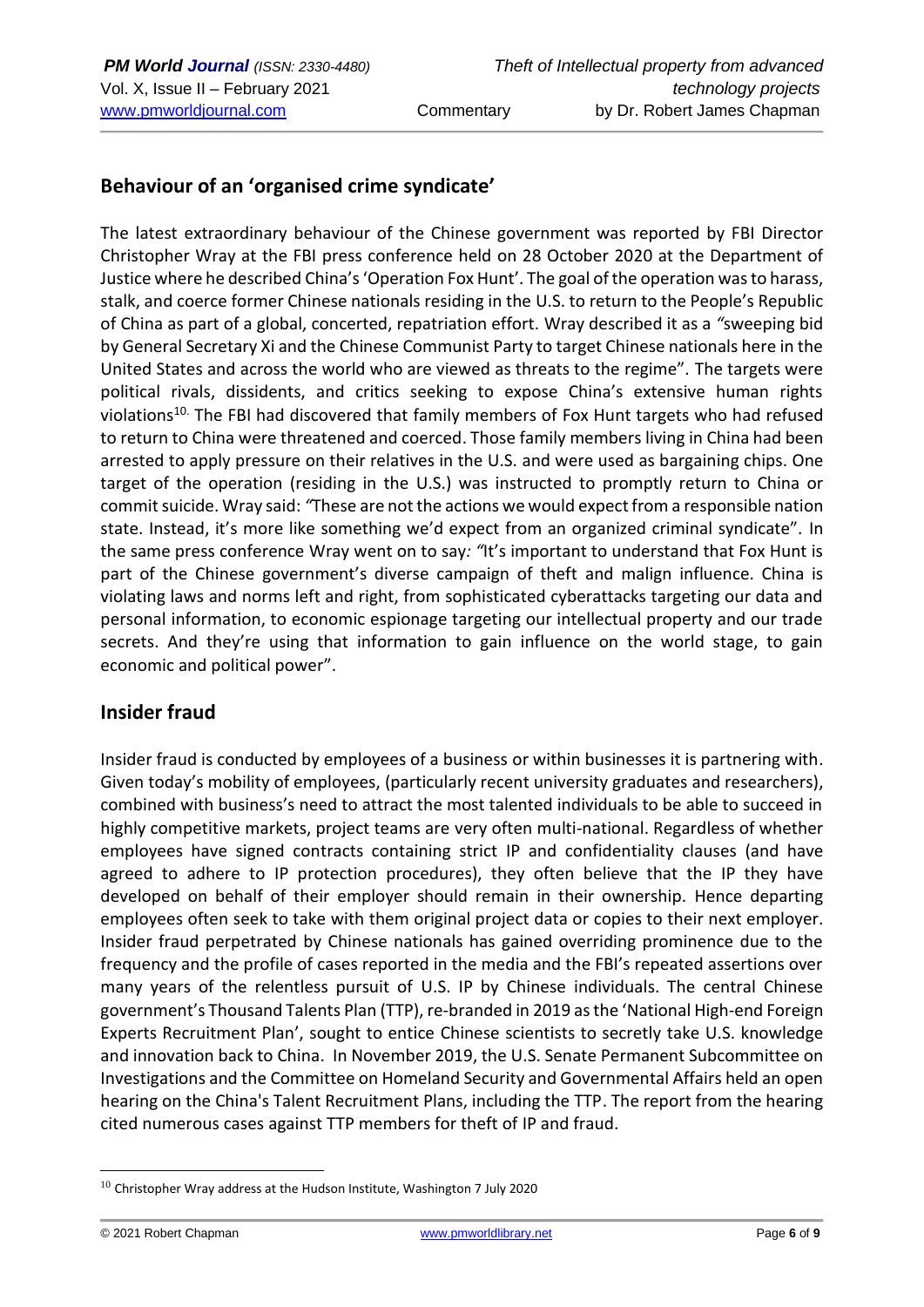# **Case studies**

Following several prominent cases of attempted or actual theft of IP reported in the media in 2019 (such as those relating to Apple and Tesla), two more recent cases are reported below. American companies that have had their IP stolen by Chinese companies have found the markets they operate in being flooded by cheaper products resulting in a drastic shrinking of their order books and the need to make very extensive redundancies. Theft of IP by Chinese individuals is not confined to the U.S. but has impacted companies across Europe. U.S. businesses need to be alert to the threat and constantly vigilant to protect against IP theft.

#### **CASE STUDY 1: February 2020**

A U.S. Department of Justice press release<sup>11</sup> dated 27 February 2020 reported that a former associate scientist had been sentenced in federal court for stealing proprietary information worth more than \$1 billion from his employer, a U.S. petroleum company. In November 2019 Hongjin Tan, 36, a Chinese national had [pleaded guilty](https://www.justice.gov/opa/pr/chinese-national-pleads-guilty-committing-theft-trade-secrets) to the theft, unauthorized transmission and possession of a trade secret. Tan had been assigned to work in a team with the goal of developing the next generation battery technologies for stationary energy storage, specifically flow batteries. At the hearing Assistant Attorney General for National Security John Demers, said:

*"This investigation and prosecution uncovered another instance of China's persistent attempt to steal American intellectual property".*

#### **CASE STUDY 2: July 2020**

A U.S. Department of Justice press release<sup>12</sup> dated 21 July 2020 announced that two Chinese nationals had been charged with hacking into hundreds of victim companies in the United States and abroad. It stated the defendants in some instances acted for their own personal financial gain, and in others for the benefit of the Ministry of State Security or other Chinese government agencies. The theft was prolific running to terabytes of data. The indictment alleged the hackers conducted a campaign lasting more than ten years (up to the present moment), targeting companies in countries with high technology industries, including the United States, Australia, Belgium, Germany, Japan, Lithuania, the Netherlands, Spain, South Korea, Sweden, and the United Kingdom. Targeted industries included, among others, high tech manufacturing; medical devices, civil, and industrial engineering; business, educational, and gaming software; solar

<sup>&</sup>lt;sup>11</sup> DoJ (2020) Chinese National Sentenced for Stealing Trade Secrets Worth \$1 Billion. [https://www.justice.gov/opa/pr/chinese](https://www.justice.gov/opa/pr/chinese-national-sentenced-stealing-trade-secrets-worth-1-billion#:~:text=Thursday,%20February%2027,%202020%20Chinese%20National%20Sentenced%20for,billion%20from%20his%20employer,%20a%20U.S.%20petroleum%20company)[national-sentenced-stealing-trade-secrets-worth-1-](https://www.justice.gov/opa/pr/chinese-national-sentenced-stealing-trade-secrets-worth-1-billion#:~:text=Thursday,%20February%2027,%202020%20Chinese%20National%20Sentenced%20for,billion%20from%20his%20employer,%20a%20U.S.%20petroleum%20company)

[billion#:~:text=Thursday,%20February%2027,%202020%20Chinese%20National%20Sentenced%20for,billion%20from%20his%](https://www.justice.gov/opa/pr/chinese-national-sentenced-stealing-trade-secrets-worth-1-billion#:~:text=Thursday,%20February%2027,%202020%20Chinese%20National%20Sentenced%20for,billion%20from%20his%20employer,%20a%20U.S.%20petroleum%20company) [20employer,%20a%20U.S.%20petroleum%20company.](https://www.justice.gov/opa/pr/chinese-national-sentenced-stealing-trade-secrets-worth-1-billion#:~:text=Thursday,%20February%2027,%202020%20Chinese%20National%20Sentenced%20for,billion%20from%20his%20employer,%20a%20U.S.%20petroleum%20company)

<sup>&</sup>lt;sup>12</sup> DOJ (2020) "Two Chinese Hackers Working with the Ministry of State Security Charged with Global Computer Intrusion Campaign Targeting Intellectual Property and Confidential Business Information, Including COVID-19 Research". Indictment alleges two hackers worked with the Guangdong State Security Department (GSSD) of the Ministry of State Security (MSS), while also targeting victims worldwide for personal profit.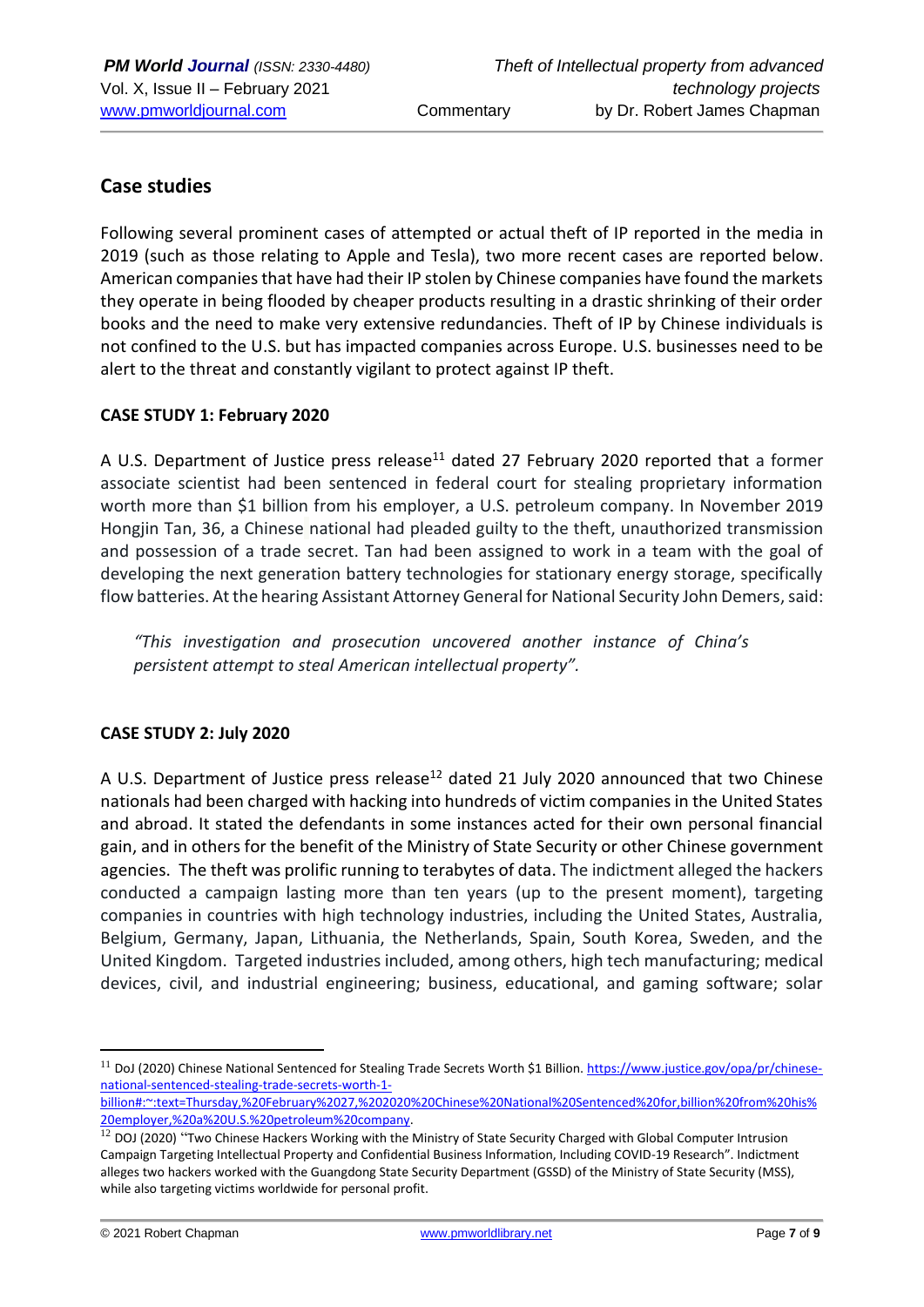energy; pharmaceuticals; and defence. At the indictment, Assistant Attorney General for National Security John Demers said:

*"China has now taken its place, alongside Russia, Iran and North Korea, in that shameful club of nations that provide a safe haven for cyber criminals in exchange for those criminals being 'on call' to work for the benefit of the state, here to feed the Chinese Communist party's insatiable hunger for American and other non-Chinese companies' hard-earned intellectual property, including COVID-19 research,"*

#### **Summary**

At the inception of cutting-edge technology projects, consideration must be given to including within the statement of project objectives, prevention of: the theft of IP by cyber security breaches or the removal or copying of IP data by participating businesses or their employees. In addition, project members should be pressed to strictly adherence to IP protection policies and procedures. Given that innovative projects are often dependent on collaboration between specialist partners, contractors and suppliers – these supporting businesses must take the same precautionary measures against cyber criminals and rogue employees. In addition, because of the behaviour of rogue nation states, employers engaging on advanced technology projects must be on the look out for changes in an employee's behaviour, unexplained absences or foreign trips taken at short notice. For these may be indicators a member of staff is being coerced, blackmailed or encouraged financially to steal intellectual property.